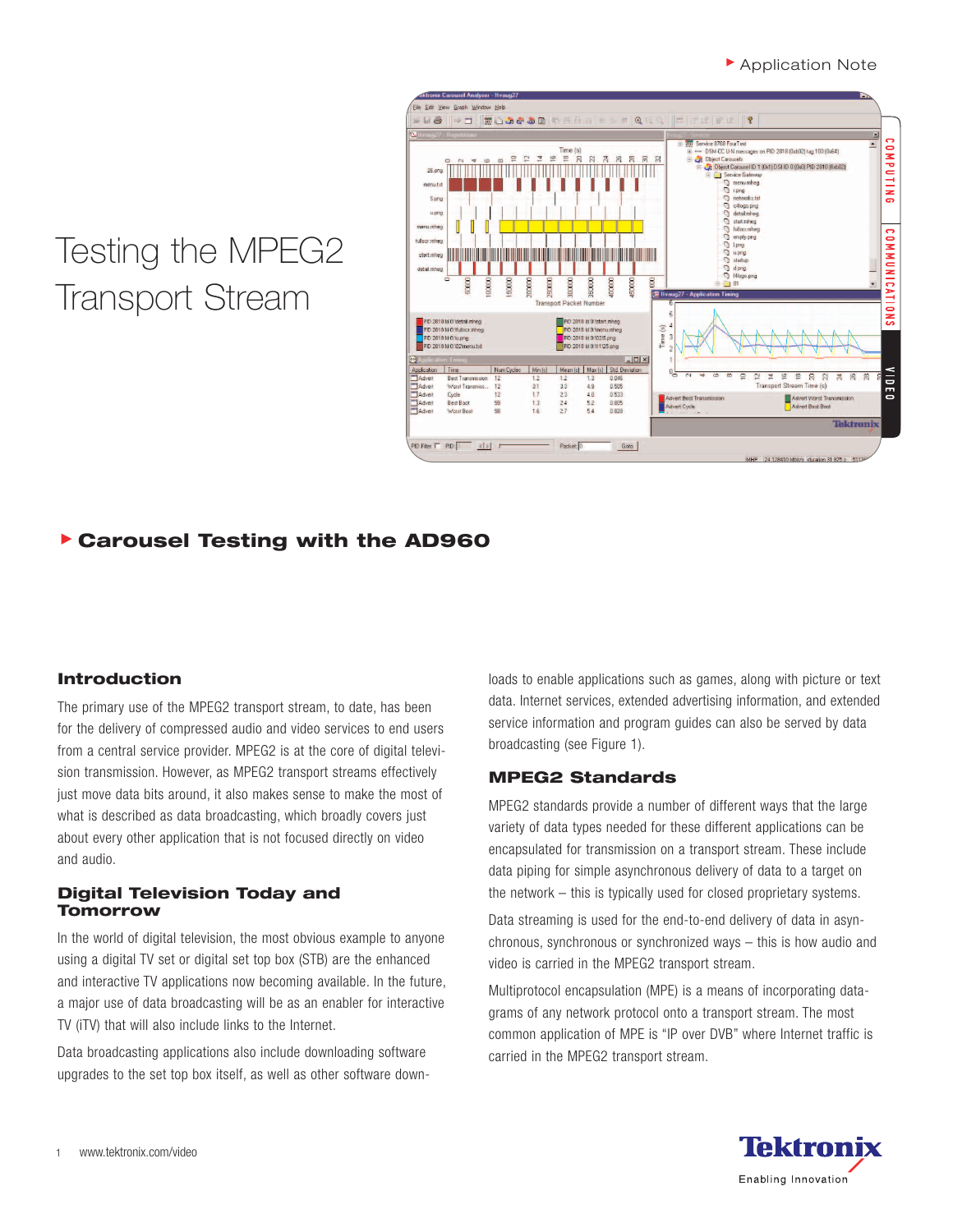#### **Testing the MPEG2 Transport Stream**

▶ Application Note



*Figure 1. Delivering iTV Applications.*



*Figure 2. DSM-CC Carousels.*▶

The MPEG2 DSM-CC specification (Digital Storage Medium Command and Control) provides further ways of broadcasting data in MPEG2. Originally devised to support video on demand delivery, DSM-CC has been extended to enable periodic delivery of data. DSM-CC carousels are used for the repetitive transmission of data, as they reduce the need for the TV to store data, and they enable faster random access on channel change.

#### **Carousels**

Two different types of carousels are used — object carousels and data carousels. Data carousels only contain data of unspecified content, so the receiver has to know what to do with it when it is received. Data carousels are often used for downloading new system software to a set top box, whereas an object carousel is used for game delivery, shopping services, electronic program guides and other iTV functions the user can access from his TV screen. On the other hand, object carousels contain identifiable data objects such as pictures, text files or executable application files, along with a directory listing all objects in the carousel (see Figure 2).

While in both data and object carousels, items are repeated at periodic intervals, object carousels make it much easier to vary the repetition rate of individual objects, which can serve the requirements of broadcaster and end user in giving higher repetition rates to objects that are used more often. For example, in an electronic program guide (EPG), the details of the next hour's viewing would have a much higher request rate, therefore would be given a higher repetition rate in the carousel.

An example of an interactive application using the various types of data types including object carousels is this iTV screen shot for BB Services (see Figure 3).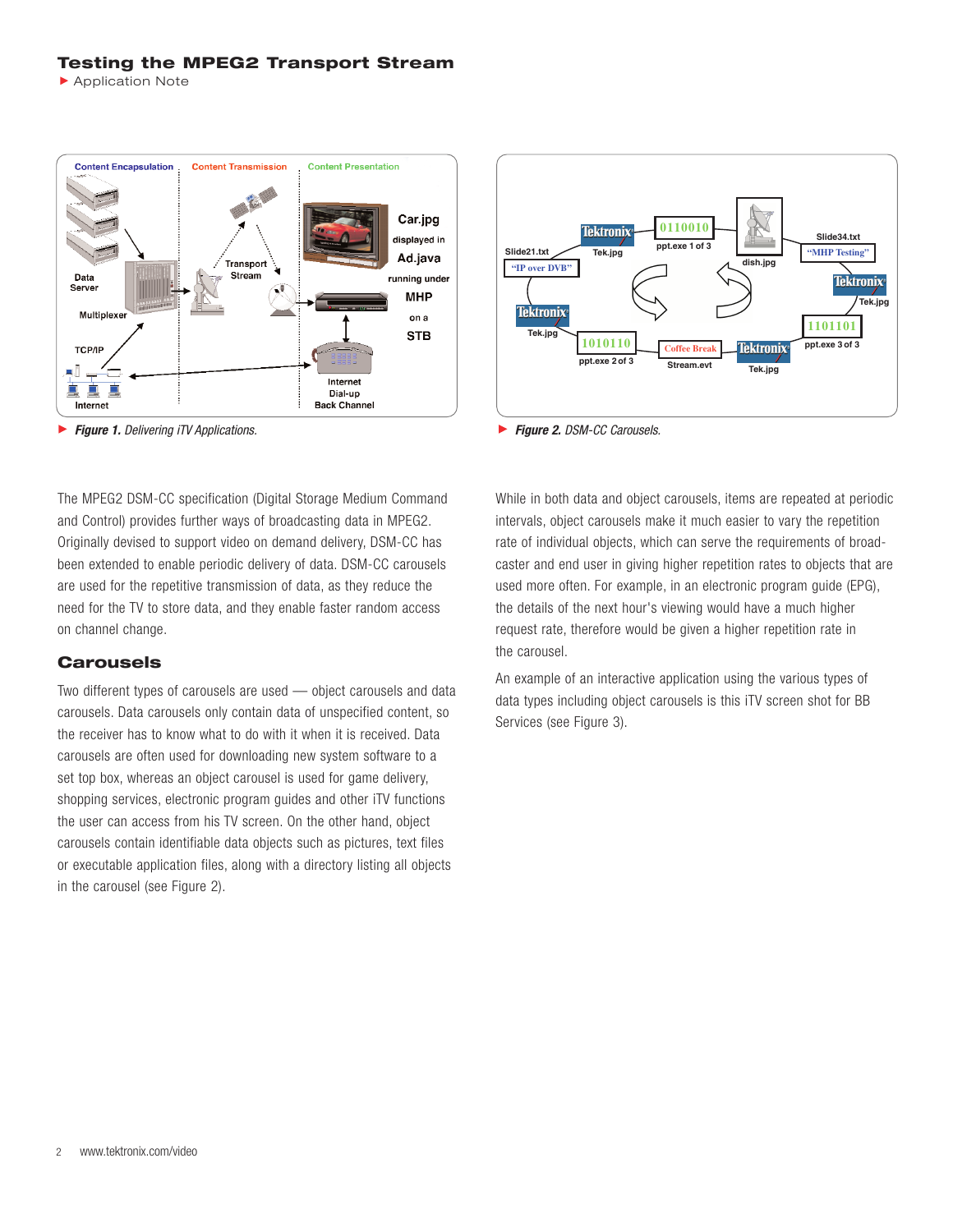

*Figure 3. BB Services.*

#### **Issues with Interactive and Enhanced Applications**

In the past, a major problem with interactive and enhanced applications was that an application developed for one set top box might not appear the same on a different STB. In many cases, applications may not have run at all, assuming that they even used the same data broadcasting method in the first place. Applications must therefore be written many times for all the types of STBs in use, as each box had a different application programming interface (API).

There has been some standardization through the emergence of several competing proprietary APIs, which has at least reduced the number of versions that needed to be written. In the long term, however, the interactive/enhanced TV standard formulated by the DVB Project offers the best promise for cross platform compatibility of iTV and eTV applications.

The DVB system was developed as the standard MPEG2 based compression and transmission system for Europe's digital TV systems, including terrestrial, satellite and cable, and has since been taken up virtually worldwide as the standard for the delivery of digital TV services. Looking to the future of TV services, the DVB Project went on to develop a standard for interactive TV that has also drawn widespread international support.

#### **Multimedia Home Platform**

Just as DVB was mandated for digital broadcasting in Europe, the multimedia home platform (MHP) has been developed as a common pan European API for STBs, which will allow any MHP application to work on any MHP receiver. A further boost to MHP is the fact that most of the services currently running proprietary interactive TV systems such as OpenTV, Liberate and Mediahighway have also committed to offer MHP compatibility by the end of 2002.

MHP is now the de facto standard in Europe and services officially started in Finland in August 2001. There are a large number of test services currently being broadcast in other parts of Europe. Germany will use MHP from the middle of 2002, with other countries following over the next few years.

MHP has also been adopted outside Europe – in South Korea it has been mandated for satellite data broadcasting and in Australia for terrestrial broadcasting. MHP has also been adopted as the US standard for digital cable TV, and many other countries are expected to adopt MHP, as they have already adopted DVB.

Data broadcasting and MHP are very complex systems, however, and therefore it is important to ensure that implementations of iTV services using MHP can be achieved as reliably and efficiently as possible by equipment suppliers, service creators and service providers.

In order to guarantee that applications can be cross platform, the MHP logo is protected; so set top boxes must undergo a compliance process before they can be sold with the MHP logo. Applications must also be tested to ensure that they are safe and do not contain viruses. A compliance test suite is being developed, since receivers and applications must get official approval – and currently the Tektronix AD991 is the only generator with a remote control interface to test the accurate delivery of streams.

MHP uses object carousels as the basic data delivery mechanism for iTV applications, since the key requirement for iTV is that a viewer can press the right buttons on a remote control and call up, apparently instantly, the relevant information required, following onscreen prompts.

This is not easily achievable by data piping or data carousels. So for iTV, the set top box has periodic access to information held in a constantly "rotating" carousel, in effect just seconds away from deployment by users pressing their remote control. This information is being broadcast constantly, therefore it is the wait to receive such information once a user has pressed a button on the remote control that will determine the success of any iTV application – viewers do not like to wait, and just like Internet users, too much delay equals dissatisfaction with the service.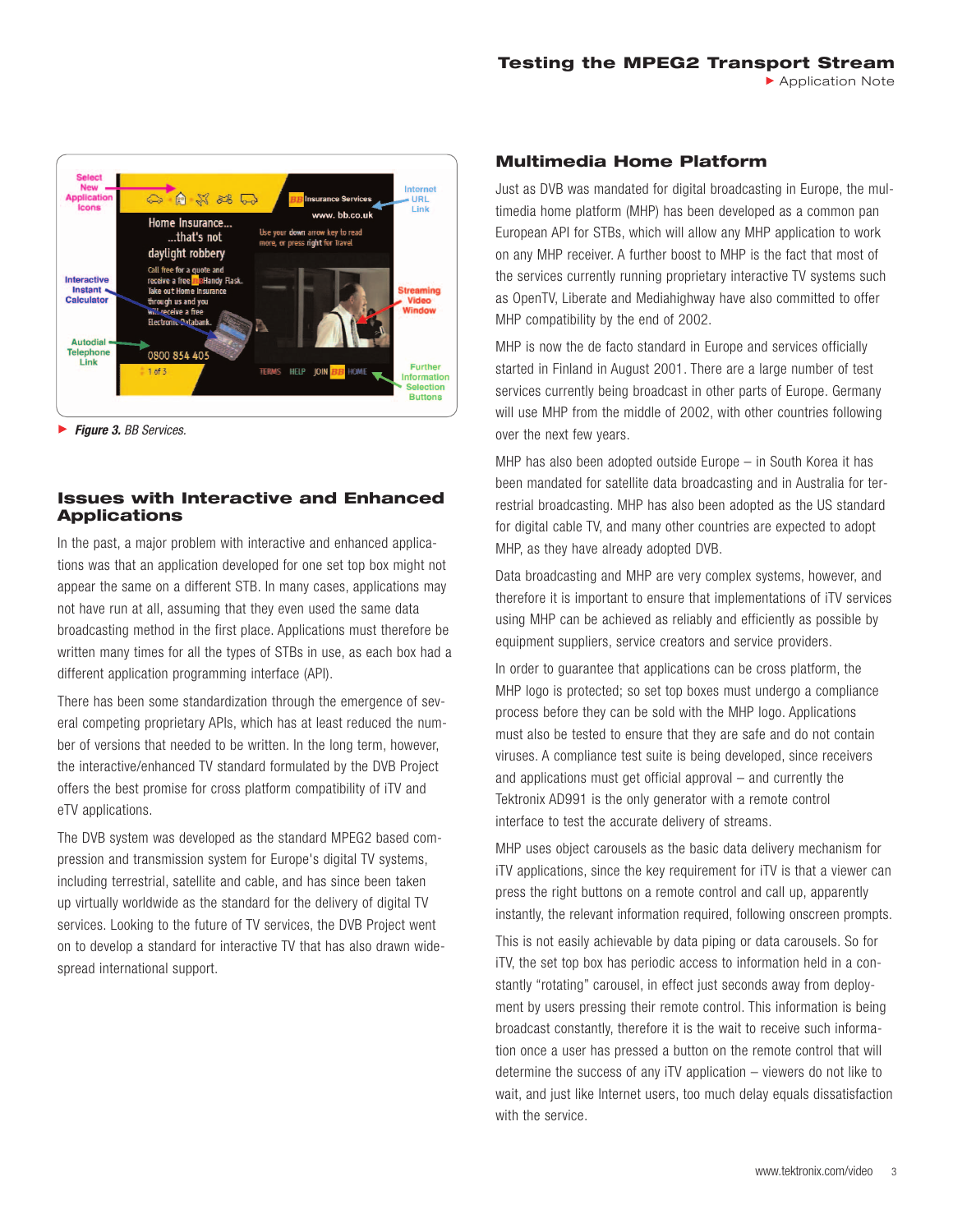#### **Testing the MPEG2 Transport Stream**

▶ Application Note



*Figure 4. MHP Application Definition.*

Tektronix has formulated a number of test systems that are currently unique in their ability to aid users of data broadcasting to compile and perform their iTV services as seamlessly as possible. These systems include the analysis of data and object carousels, including those used specifically for MHP.

#### **The Heart of iTV Testing**

In addition to testing the various transmission protocols, Tektronix systems also test the application load times; i.e., the delays as viewed by the user before they can use the application. This analysis will enable iTV transmissions to be made as efficient as possible. This is the heart of iTV testing, since DVB MHP application delivery timing is key to user satisfaction of iTV.

It is accepted that the viewer has a limited attention span and may channel hop in less than 5 seconds if nothing interesting appears. Thus, application load time is a critical parameter for service creators and providers to know, as it is essential that the viewer get a response quickly – so the time taken to load all the elements that enable interactive applications must be considered (see Figure 4).



*Figure 5. Object Carousel Logical Structure.*

The object carousels used by MHP contain identifiable data objects such as .jpg or .txt files, the root directory (service gateway) can include real time stream events and pointers to other objects and streams, as well as the application software needed to use other objects. The directory structure enables any STB to find an object, extract and download its associated application software and then use the object.

The contents of carousels are sent in various user to user (UU) and user to network (UN) messages, the high level details that can be identified and displayed by a transport stream analyzer such as the Tektronix TS Analyzer. However, carousel contents can only be viewed by a tool designed specifically for that task — the data analyzer. So, a structure is needed to identify which objects are in the carousel, how to find the objects, and what the objects are.

The objects on a server at a broadcaster can be accessed through the object carousel mechanism. The server may be a virtual system, with objects that point to a broadcast video channel for example, as well as a basic disk system. All accessible objects grouped and sent together form the service domain – and the service gateway object provides the root directory of the service domain. The service gateway points to other files or subdirectories and is the key to finding out what is being broadcast in the carousel (see Figure 5).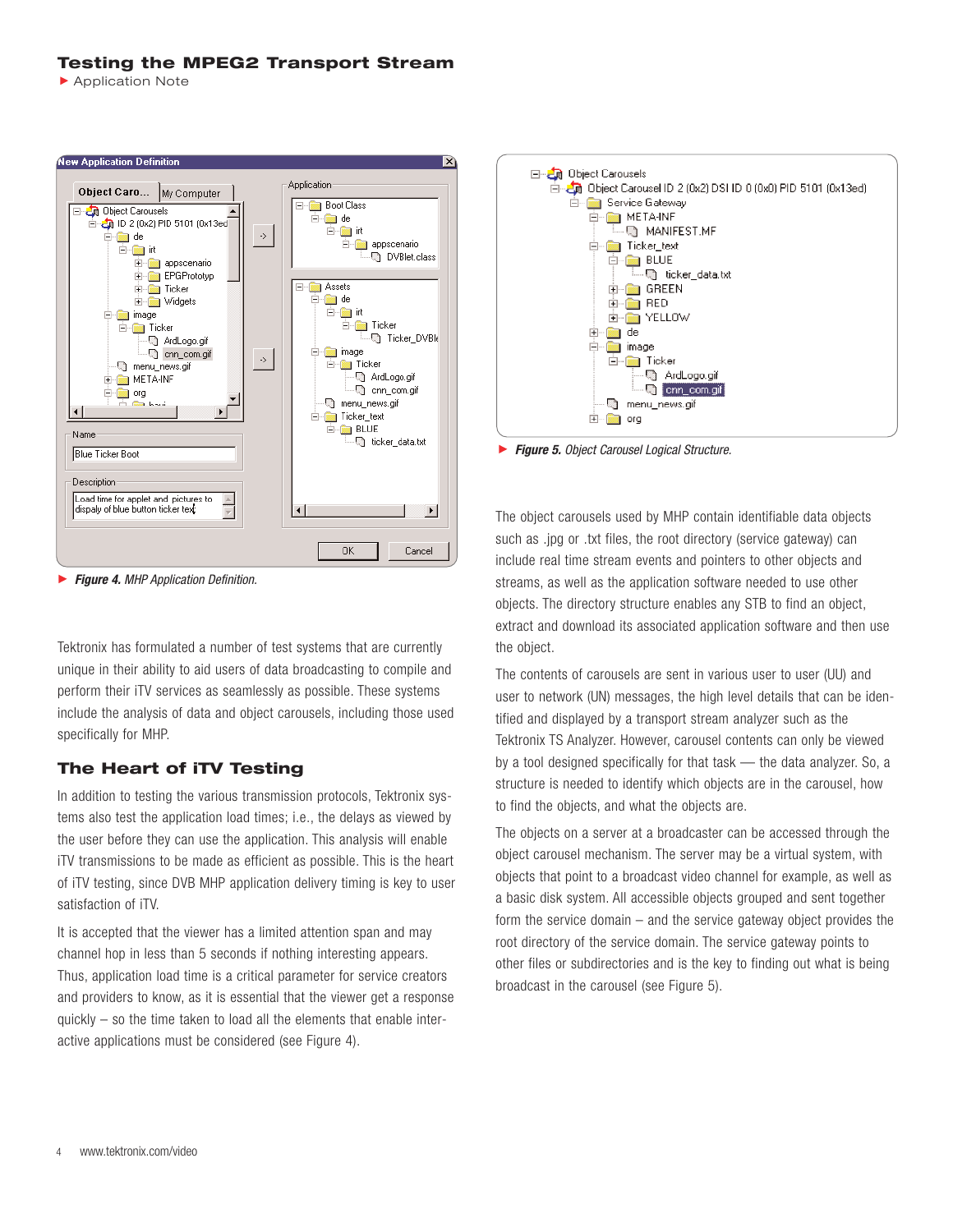





*Figure 7. Object Carousel Structure.*

#### **Carousel Testing**

A key feature of object carousels is that all objects are sent using the broadcast inter-object request brokerage protocol (BIOP), which supports the identification and use of objects in a broadcast environment across different networks, from different service providers. BIOP is a method to exchange information about an object being broadcast in the carousel – it may contain the object or simply provide a pointer to the object, and can indicate how to use the object.

Directory, file and stream objects are broadcast using the same method as data carousels – in modules, which group objects together, split into blocks and sent as sections in the payload of a Download Data Block (DDB) (see Figure 6).

Objects are referenced in a directory object using interoperable object references (IORs), which contains all the information needed to access an object in the same service domain or in another object carousel, including those broadcast on other transport streams (see Figure 7).

Some data broadcasts for iTV (such as quiz programs) have to be synchronized with the programs being broadcast, but it is not practicable to use real-time delivery, except for non critical applications such as updating sports scores where sync to video or audio is not necessary.

However, a second or two delay could impact seriously in an application such as calling up answers to questions asked on TV quiz shows – for example by revealing the answer too early. Object carousels contain a special object called a stream event that contains timing information relative to the normal play time (NPT) of an individual TV program, which allows for the pauses due to ad breaks and other interruptions of the program's runtime. Therefore, full synchronization can be maintained between the iTV data and the program timeline.

The way in which the different data objects are structured and prioritized for delivery makes a substantial difference to performance – which is one of the main areas that Tektronix test systems are addressing. The Tektronix AD960 carousel analyzer can check the syntax and protocols of the object carousels used to deliver MHP applications. It can check whether the data is being sent correctly, at protocol level, which is vital information to manufacturers making carousel generators and set top boxes.

The AD960 can also view and save carousel content and individual objects and display the object display repetition rates. It allows easy definition of multi file applications and can perform timing analysis on the stream.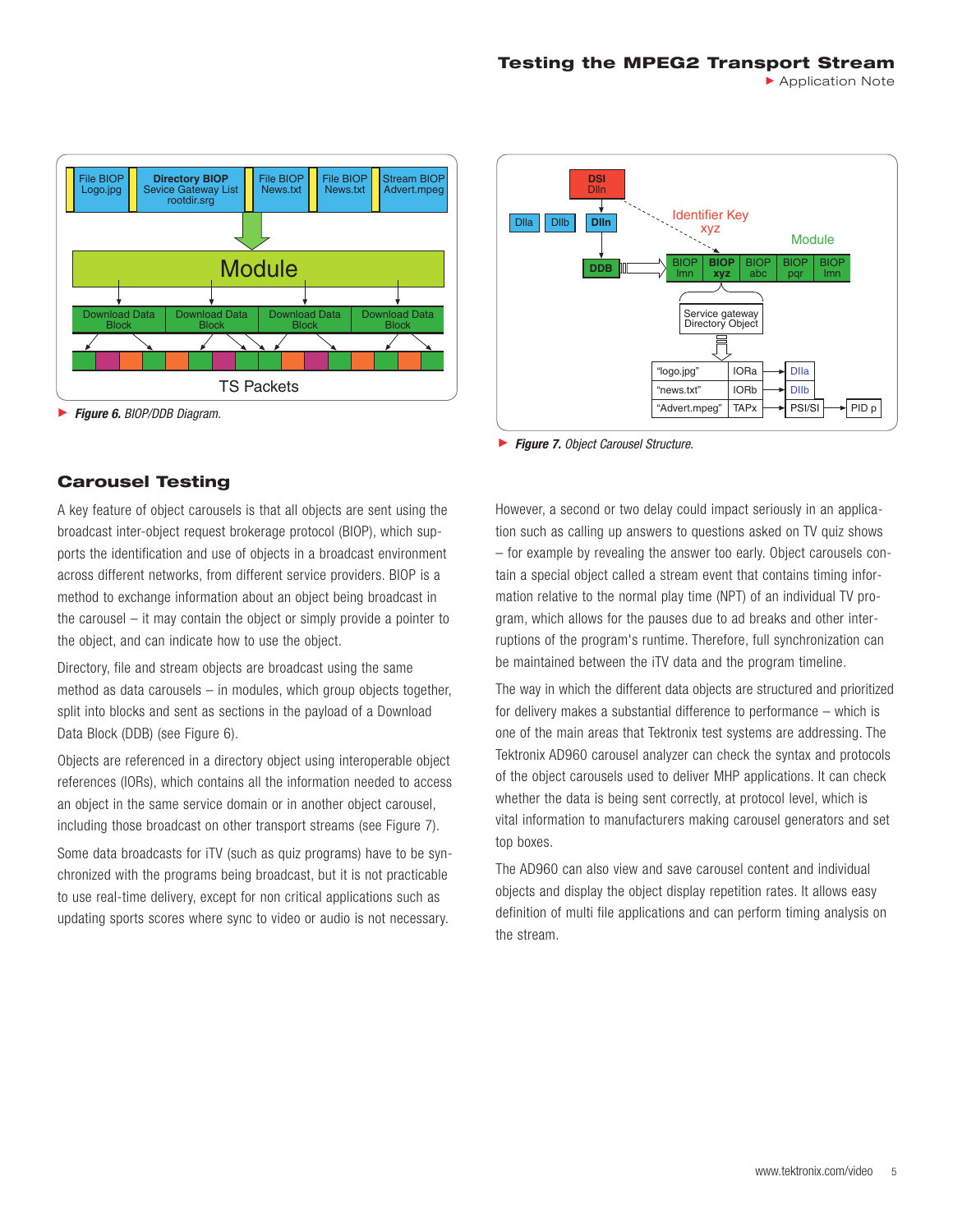▶ Application Note



*Figure 8. MHP Application Timing Displays.*

For those designing MHP applications, the carousel analyzer allows a look at how the objects are put inside the transport stream, and in what order – and how often they are being repeated inside it. It is not always intuitive how object order and repetition should be structured to minimize time delays – but these issues are important for those designing the carousel generator hardware, as well as for those writing the application software.

There are many different strategies for inserting the objects into the carousel, and different strategies can significantly affect the time taken to download an application. Therefore, the order in which objects are inserted into the carousel and the repetition rates for these objects are two vital areas where the carousel analyzer can help designers (see Figure 8).

Although at first glance this looks like a simple process, in practice, this is not the case. There may be cross-network differences in the performance of MHP applications where an application may work efficiently on one network, but not on another — perhaps because it has been re-multiplexed, or it has been inserted using a different carousel generator. The carousel analyzer can help determine where the problem lies.

### **Carousel Generation**

It is not intuitively obvious how to optimize a carousel because of the variety of different advanced optimization schemes possible. These range from repeating individual objects or modules more frequently to splitting the application components across multiple DIIs, PIDs or even multiple carousels.

It is a basic requirement when devising an optimization scheme that a carousel generator is used that offers a wide variety of optimization methods. However, it is essential that the carousel generator user interface is simple and intuitive to use, thus permitting fast and repeatable experimentation with all the various parameter settings.

The Tektronix Carousel Generator has been designed to make all its extensive parameterization settings easily available so that "what if" optimization can take place quickly, easily and repeatably. It gives precision control over repetition rates of user-definable "collections" of objects, as well as enabling the allocation of objects into different carousels, DIIs, or PIDS, as required.

A simple "drag and drop" interface means that application contents can be added directly from local or network drives, or indirectly by extracting them from a broadcast carousel using the Carousel Analyzer. Objects are assigned as required – again via "drag and drop" – into "collections" of objects with similar repetition rate requirements. A simple synchronization procedure enables the carousel to be quickly updated and recreated should an application change.

The resultant output transport stream file contains all the necessary SI information, including the AIT table for MHP applications to allow it to be broadcast via a conventional transport stream multiplexer or the Tektronix software multiplexer. However, as the Carousel Generator is directly linked with the Carousel Analyzer, full analysis of application load times can be quickly undertaken to see the effects of a particular optimization strategy. The ability to run the analyzer and the generator side by side greatly reduces the iteration time needed to arrive at the optimal transmission solution.

#### **Conclusion**

The protocols involved in iTV are very complex. A full understanding of them is necessary, not only to ensure that iTV can be delivered in a flexible way, but in a way that provides the responsiveness that a consumer expects and ultimately pays for.

Test systems such as the AD960 DataStation enable service providers to check various stages in the iTV chain in order to improve their own services – and to help the network operators who set up carousel generators to determine the most efficient way of structuring their data. It achieves this by focusing on the one parameter that will affect the user iTV experience – customer satisfaction. After all, it is only satisfied customers that will provide the much needed revenue to the service providers, application developers and network operators.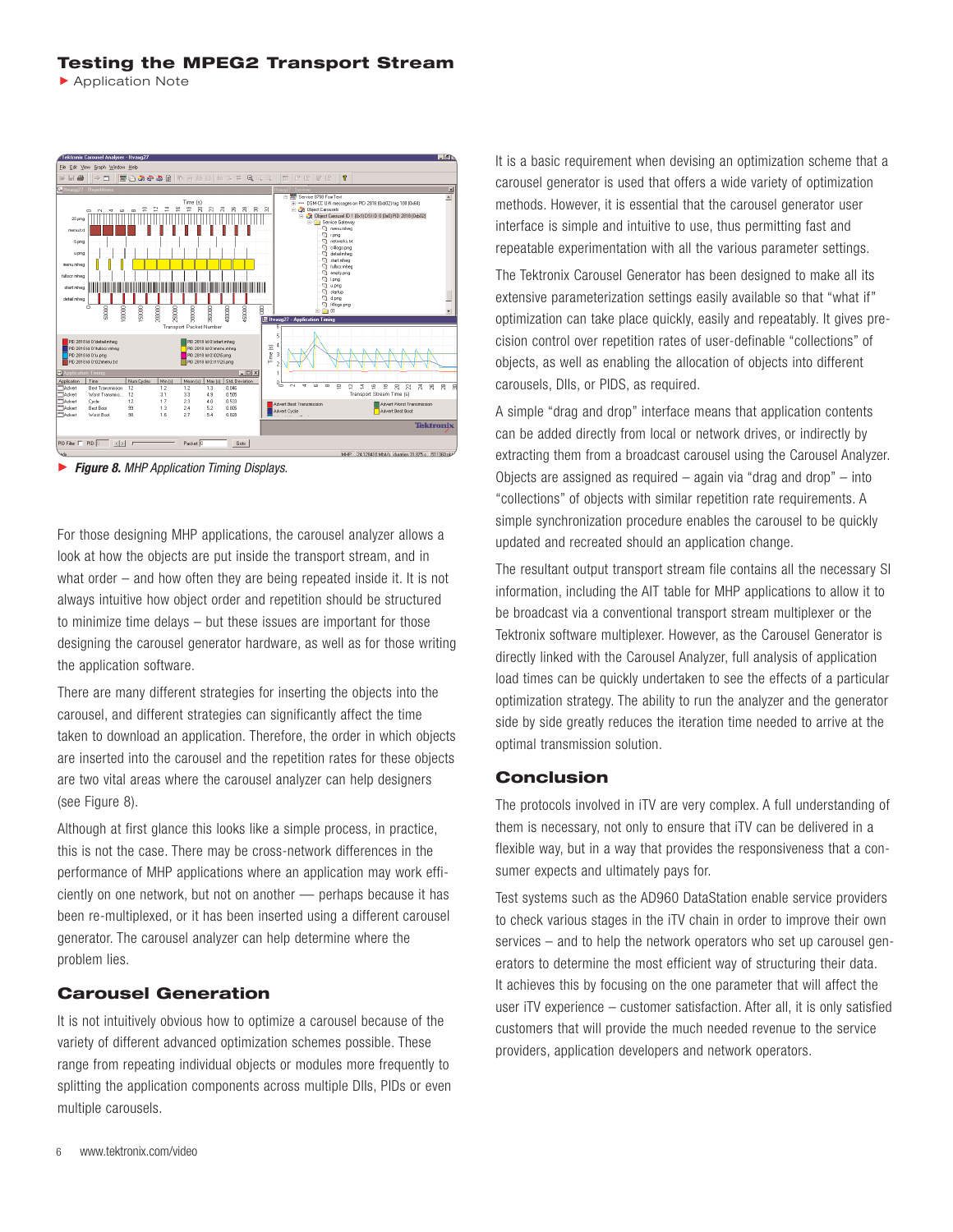#### **Testing the MPEG2 Transport Stream** ▶ Application Note